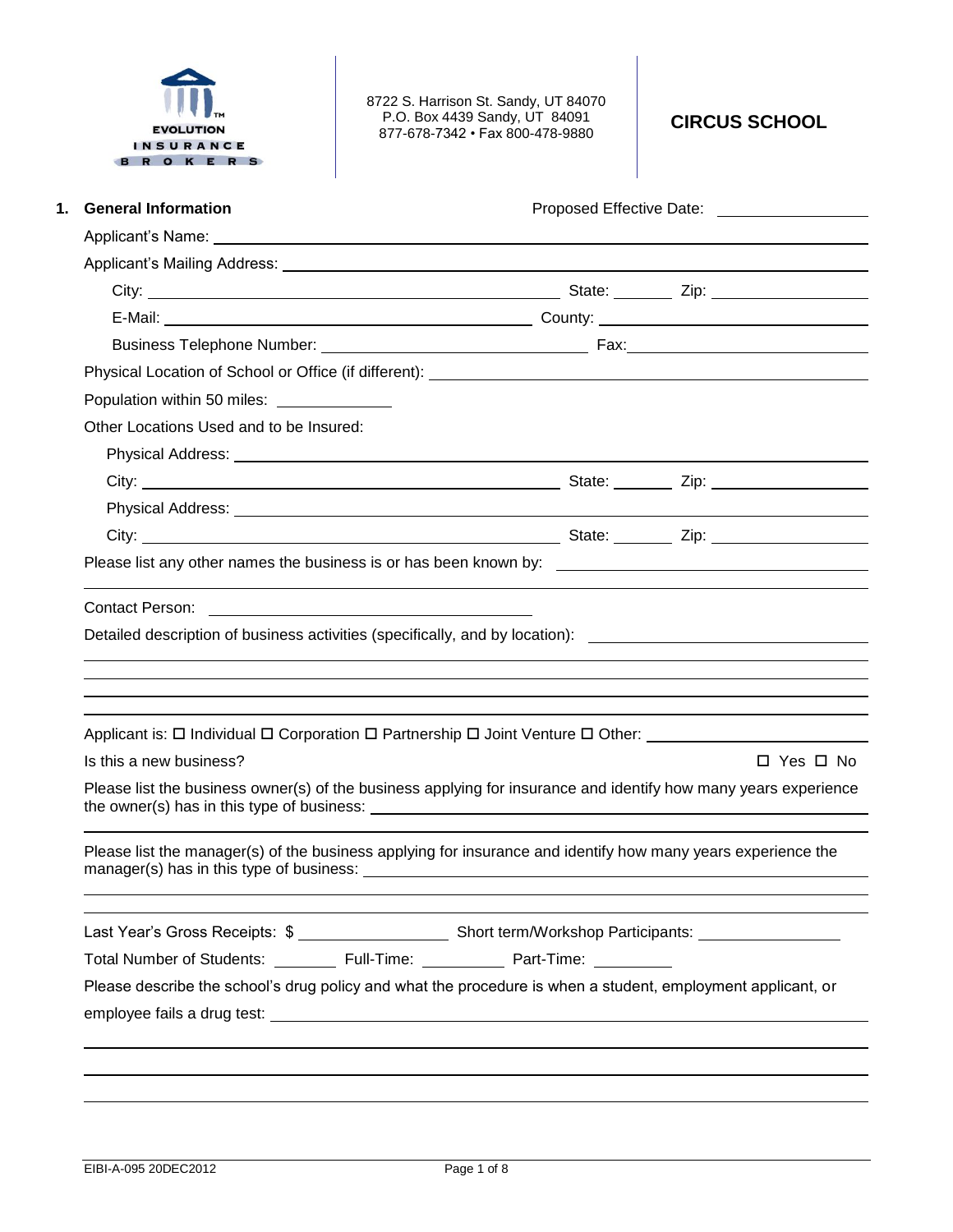Does your company have within its staff of employees, a position whose job description deals with product liability, loss control, safety inspections, engineering, consulting, or other professional consultation advisory services?  $\square$  Yes  $\square$  No If yes, please tell us:

| Employee Name: |                         |
|----------------|-------------------------|
| E-Mail:        | Business Telephone No.: |
| Fax:           | Years with Company:     |

Employee's Responsibilities:

### **2. Insurance History**

Who is your current insurance carrier (or your last if no current provider)?

Provide name(s) for all insurance companies that have provided Applicant insurance for the last three years:

|                        | Coverage: | Coverage: | Coverage: |
|------------------------|-----------|-----------|-----------|
| Company Name           |           |           |           |
| <b>Expiration Date</b> |           |           |           |
| <b>Annual Premium</b>  | S         | T<br>Ф    | J         |

Has the Applicant or any predecessor ever had a claim?  $\square$  Yes  $\square$  No

Attach a five year loss/claims history, including details. (REQUIRED)

Have you had any incident, event, occurrence, loss, or Wrongful Act which might give rise to a Claim covered by<br>this Policy. prior to the inception of this Policy? this Policy, prior to the inception of this Policy? If yes, please explain:

Has the Applicant, or anyone on the Applicant's behalf, attempted to place this risk in standard markets?

□ Yes □ No

If the standard markets are declining placement, please explain why:

## **3. Other Insurance**

Please provide the following information for all other business-related insurance the Applicant currently carries.

| Coverage Type          |    |    |
|------------------------|----|----|
| <b>Company Name</b>    |    |    |
| <b>Expiration Date</b> |    |    |
| Annual Premium   \$    | ۰D | ъD |

### **4. Desired Insurance**

#### **Limit of Liability – Professional Liability Coverage:**

| Per Act / Aggregate          | Per Person / Per Act / Aggregate           |
|------------------------------|--------------------------------------------|
| $\sqrt{\$50,000}/\$100,000$  | $\Box$ \$25,000 / \$50,000 / \$100,000     |
| $\Box$ \$150,000 / \$300,000 | $\Box$ \$75,000 / \$150,000 / \$300,000    |
| ∫ \$250,000 / \$1,000,000    | $\Box$ \$100,000 / \$250,000 / \$1,000,000 |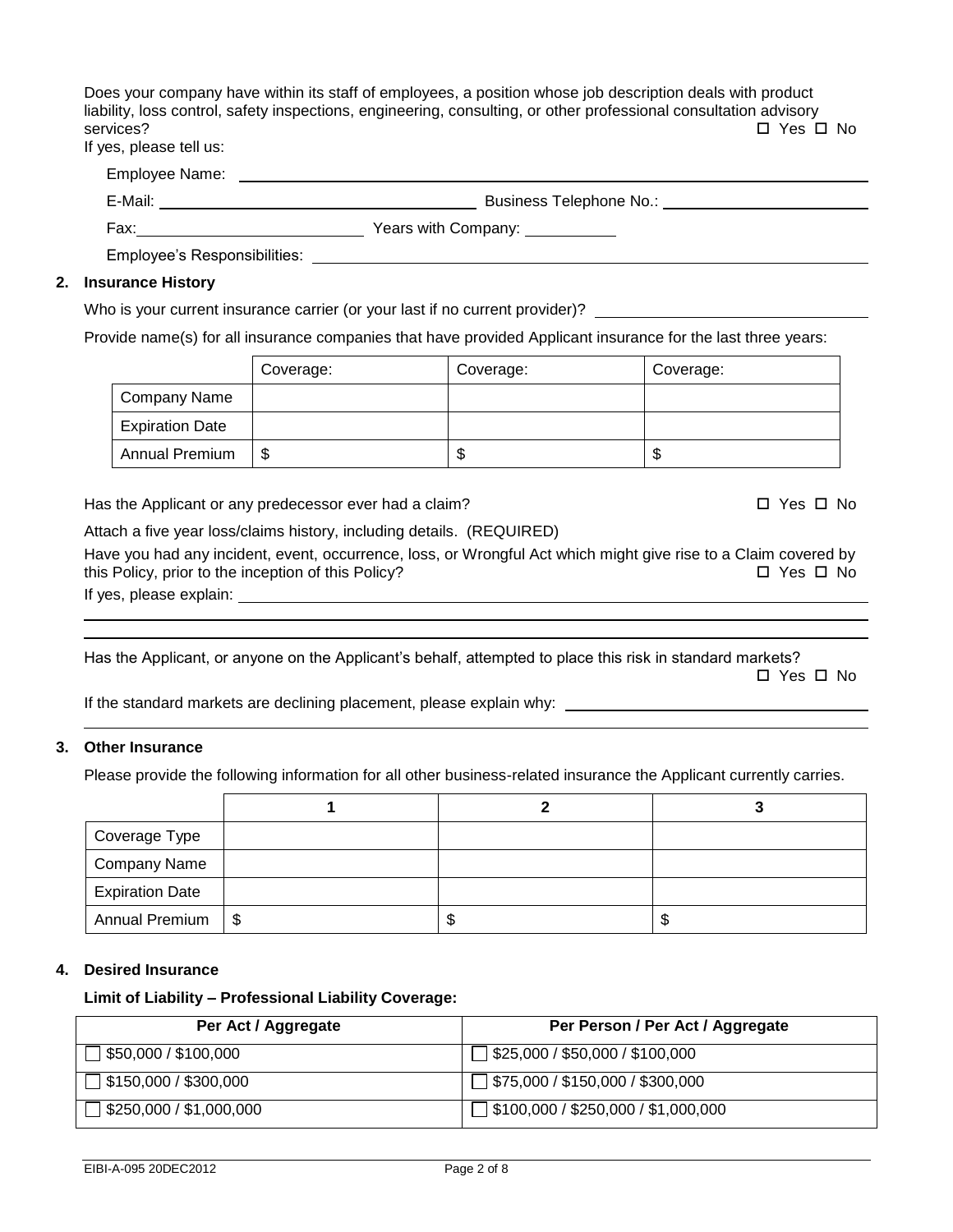|    |                                                                                                                                                                                                 | \$500,000 / \$1,000,000                                                                                                                                      | \$250,000 / \$500,000 / \$1,000,000                                                                                                                                                                                            |  |  |  |
|----|-------------------------------------------------------------------------------------------------------------------------------------------------------------------------------------------------|--------------------------------------------------------------------------------------------------------------------------------------------------------------|--------------------------------------------------------------------------------------------------------------------------------------------------------------------------------------------------------------------------------|--|--|--|
|    |                                                                                                                                                                                                 | \$1,000,000 / \$2,000,000                                                                                                                                    | \$500,000 / \$1,000,000 / \$2,000,000<br>$\mathbf{L}$                                                                                                                                                                          |  |  |  |
|    |                                                                                                                                                                                                 | \$1,000,000 / \$5,000,000                                                                                                                                    | \$500,000 / \$1,000,000 / \$5,000,000<br>$\mathbf{L}$                                                                                                                                                                          |  |  |  |
|    |                                                                                                                                                                                                 | Other:                                                                                                                                                       | Other:                                                                                                                                                                                                                         |  |  |  |
|    | Sexual Abuse and Molestation Coverage requested?<br>$\Box$ Yes $\Box$ No<br>Self Insured Retention (SIR): $\Box$ \$1,000 (Minimum) $\Box$ \$1,500 $\Box$ \$2,500 $\Box$ \$5,000 $\Box$ \$10,000 |                                                                                                                                                              |                                                                                                                                                                                                                                |  |  |  |
| 5. |                                                                                                                                                                                                 | <b>Business Activities:</b>                                                                                                                                  |                                                                                                                                                                                                                                |  |  |  |
|    |                                                                                                                                                                                                 |                                                                                                                                                              |                                                                                                                                                                                                                                |  |  |  |
|    | 2.                                                                                                                                                                                              | Business models used by this school (check all that apply):                                                                                                  |                                                                                                                                                                                                                                |  |  |  |
|    |                                                                                                                                                                                                 |                                                                                                                                                              | Fixed Location school (own or rent a dedicated facility with students enrolled in regular, long-term classes)                                                                                                                  |  |  |  |
|    |                                                                                                                                                                                                 | short term $-$ e.g. flying trapeze)                                                                                                                          | Fixed Location with short-term students (own or rent a dedicated facility with students that are primarily                                                                                                                     |  |  |  |
|    |                                                                                                                                                                                                 |                                                                                                                                                              | Outreach (you take equipment to and run programs at client sites. Includes classes, workshops, etc.)                                                                                                                           |  |  |  |
|    |                                                                                                                                                                                                 | Birthday Parties (as part of your business, you run circus skills birthday parties)                                                                          |                                                                                                                                                                                                                                |  |  |  |
|    |                                                                                                                                                                                                 | Student Performances (your students do an end of class show for friends and family)                                                                          |                                                                                                                                                                                                                                |  |  |  |
|    |                                                                                                                                                                                                 | $\Box$ Public Performances (your students do public performances for which the school is paid)                                                               |                                                                                                                                                                                                                                |  |  |  |
| 6. |                                                                                                                                                                                                 | <b>Facilities (Fixed Locations)</b>                                                                                                                          |                                                                                                                                                                                                                                |  |  |  |
|    | 1.                                                                                                                                                                                              | Does your program have a fixed location facility? □ Yes □ No (If no, then skip to next section)                                                              |                                                                                                                                                                                                                                |  |  |  |
|    | 2.                                                                                                                                                                                              | Please include any information which adequately describes your fixed facilities (diagrams, photos, etc)                                                      |                                                                                                                                                                                                                                |  |  |  |
|    | 3.                                                                                                                                                                                              | List all locations where activities take place                                                                                                               |                                                                                                                                                                                                                                |  |  |  |
|    |                                                                                                                                                                                                 |                                                                                                                                                              | Number of buildings:                                                                                                                                                                                                           |  |  |  |
|    |                                                                                                                                                                                                 |                                                                                                                                                              | Number of buildings:                                                                                                                                                                                                           |  |  |  |
|    | 4.                                                                                                                                                                                              | Is there water on the premises?<br>If yes, is the water: $\Box$ Swimming Pool(s) $\Box$ Pond(s) $\Box$ Lake(s) $\Box$ River(s) $\Box$ Creek(s) $\Box$ Other: | $\Box$ Yes $\Box$ No                                                                                                                                                                                                           |  |  |  |
|    | 5.                                                                                                                                                                                              | List all parties who have an interest in the premises (attach additional sheets if listing more than one):                                                   |                                                                                                                                                                                                                                |  |  |  |
|    |                                                                                                                                                                                                 |                                                                                                                                                              |                                                                                                                                                                                                                                |  |  |  |
|    |                                                                                                                                                                                                 |                                                                                                                                                              |                                                                                                                                                                                                                                |  |  |  |
|    |                                                                                                                                                                                                 |                                                                                                                                                              | Other (explain): Address Address Address Address Address Address Address Address Address Address Address Address Address Address Address Address Address Address Address Address Address Address Address Address Address Addre |  |  |  |
|    | 6.                                                                                                                                                                                              |                                                                                                                                                              | Describe the traffic control / parking plan for each location (attach additional sheets if needed): _________                                                                                                                  |  |  |  |
|    |                                                                                                                                                                                                 |                                                                                                                                                              |                                                                                                                                                                                                                                |  |  |  |
|    | 7.                                                                                                                                                                                              | Skills taught by this school (check all that apply. List any additional skills on a separate sheet of paper)<br><b>Manipulation Skills</b>                   | <b>Devil Sticks</b><br>□                                                                                                                                                                                                       |  |  |  |
|    |                                                                                                                                                                                                 |                                                                                                                                                              | Poi<br>⊔                                                                                                                                                                                                                       |  |  |  |
|    | u                                                                                                                                                                                               | <b>Finger Balancing</b>                                                                                                                                      |                                                                                                                                                                                                                                |  |  |  |
|    | ⊔                                                                                                                                                                                               | Juggling                                                                                                                                                     | <b>Contact Juggling</b><br>⊔                                                                                                                                                                                                   |  |  |  |
|    | ⊔                                                                                                                                                                                               | Diabolo<br><b>Flag Spinning</b>                                                                                                                              | Cigar Box manipulation<br>⊔<br><b>Plate Spinning</b><br>❏                                                                                                                                                                      |  |  |  |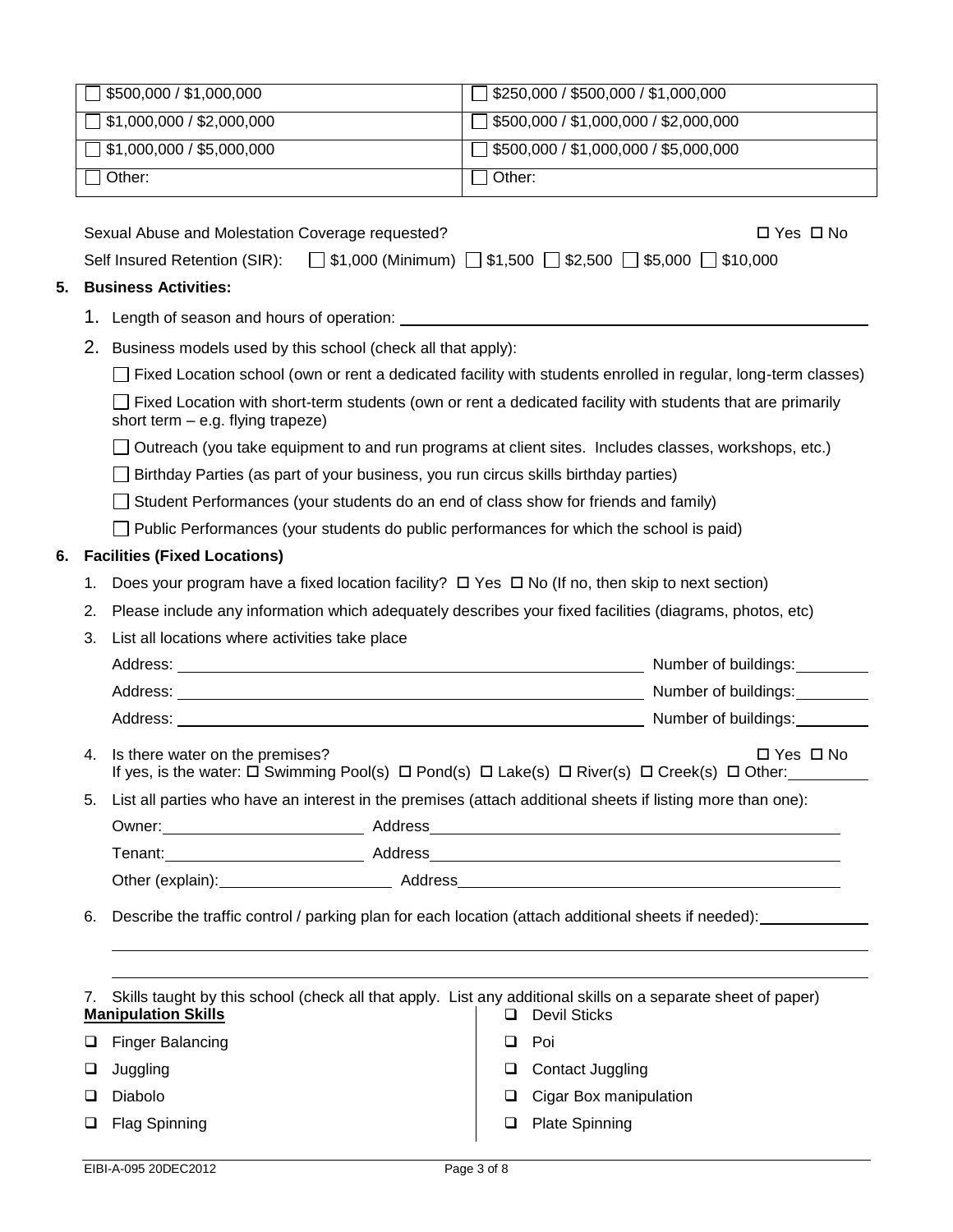- □ Hat Tricks
- □ Rope and Lasso
- **Q** Bull Whip
- □ Knife Throwing
- **Q** Club Swinging
- **Q** Balloon Twisting
- Foot Juggling
- **D** Other: **Details** Other: **Details** Other: **Details** Other: **Details** Other: **Details**
- Other:

## **Equilibristic Skills**

- □ Acro-Bike
- **Q** Pyramid Bike
- □ Hand Held Stilts
- □ Peg Stilts
- **Unicycle**
- □ Rolling Globe
- □ Rolla Bolla
- D Peddle-Go
- □ Slack Rope
- $\Box$  Tight Wire
- $\Box$  High Wire
- □ Stacking Chairs
- □ Chinese Poles / Perch
- □ Roman Ladders
- □ Free Standing Ladder
- **Q** Other: <u>Contact Contact Contact Contact Contact Contact Contact Contact Contact Contact Contact Contact Contact Contact Contact Contact Contact Contact Contact Contact Contact Contact Contact Contact Contact Contact Co</u>
- Other:

### **Acrobatic Skills**

- **Tumbling (Gymnastics)**
- **Hoop Diving**
- □ Jump Rope
- □ Partner Acrobatics / Adagio
- **Q** Group Pyramids
- □ Hand Balancing
- **Q** Contortion
- Yoga
- **D** Mini Tramp
- Other:  $\Box$  Other:
- **D** Other:

## **Aerial Arts**

- Aerial Hoop (Lyra)
- □ Aerial Silks (Fabrics)
- **Q** Cloud Swing
- □ Corde Lisse
- **Q** Cradle
- □ Hair Hang
- **Q** Roman Rings
- **Q** Russian Swing
- □ Shoot-Through Ladder
- □ Spanish Web
- □ Straps
- □ Static Trapeze
- □ Swinging Trapeze
- **D** Flying Trapeze
- **Low Casting**
- **Q** Washington Trapeze
- Dance Trapeze
- **Q** Multiple Trapeze
- **D** French Trapeze
- Other:
- **D** Other: **Details** Other:

# **Drama Skills**

- **Q** Acting
- **Q** Clowning
- **D** Pratt Falls
- □ Pratt Fighting / Stage Combat (hand-hand)
- **Q** Mime Techniques
- □ Stage Combat (Sword Fighting)
- □ Stage Combat (Staff Fighting)
- Dance
- D Voice
- **Q** Music
- **Q** Other: <u>Contract Contract Contract Contract Contract Contract Contract Contract Contract Contract Contract Contract Contract Contract Contract Contract Contract Contract Contract Contract Contract Contract Contract Con</u>
- Other:

### **Fire Arts**

- **D** Fire Transfers
- □ Fire Eats/Extinguishes
- **Q** Fire Breathing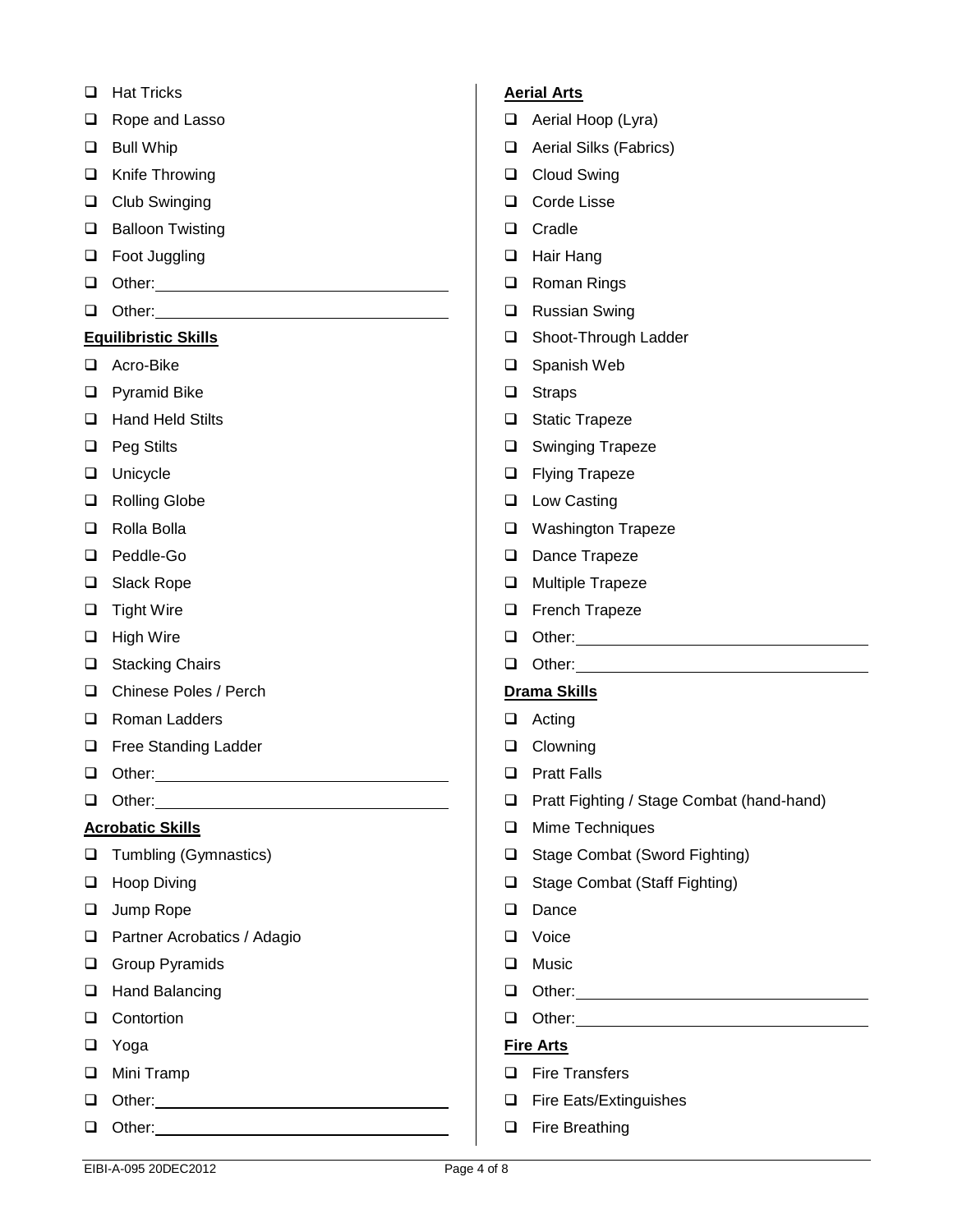|    | ⊔  |                                                                                                    | Other: New York Changes and Changes and Changes and Changes and Changes and Changes and Changes and Changes and Changes and Changes and Changes and Changes and Changes and Changes and Changes and Changes and Changes and Ch                                       |           | Electrical |           |                      |
|----|----|----------------------------------------------------------------------------------------------------|----------------------------------------------------------------------------------------------------------------------------------------------------------------------------------------------------------------------------------------------------------------------|-----------|------------|-----------|----------------------|
|    | ❏  |                                                                                                    |                                                                                                                                                                                                                                                                      | ⊔         | Rigging    |           |                      |
|    |    | <b>Stagecraft</b>                                                                                  |                                                                                                                                                                                                                                                                      | ⊔         | Lighting   |           |                      |
|    | u  | <b>Prop Construction</b>                                                                           |                                                                                                                                                                                                                                                                      | ப         | Sound      |           |                      |
|    | ப  | <b>Set Construction</b>                                                                            |                                                                                                                                                                                                                                                                      |           |            |           |                      |
|    | 8. |                                                                                                    | Describe any other business activities you engage in that have not been outlined above: ___________                                                                                                                                                                  |           |            |           |                      |
|    |    |                                                                                                    |                                                                                                                                                                                                                                                                      |           |            |           |                      |
|    |    |                                                                                                    |                                                                                                                                                                                                                                                                      |           |            |           |                      |
|    |    |                                                                                                    |                                                                                                                                                                                                                                                                      |           |            |           |                      |
|    | 9. |                                                                                                    | Do you make use of liability waivers?<br>If yes, please attach a copy.                                                                                                                                                                                               |           |            |           | □ Yes □ No           |
|    |    |                                                                                                    | 10. Are all activities supervised?<br>If no, explain: The contract of the contract of the contract of the contract of the contract of the contract of the contract of the contract of the contract of the contract of the contract of the contract of the contract o |           |            |           | $\Box$ Yes $\Box$ No |
|    |    |                                                                                                    | 11. Do you have an operating plan or procedure manual?<br>If yes, please attach a copy.                                                                                                                                                                              |           |            |           | $\Box$ Yes $\Box$ No |
|    |    |                                                                                                    | 12. Do you have and use written advancement criteria?<br>If yes, please attach a copy.                                                                                                                                                                               |           |            |           | $\Box$ Yes $\Box$ No |
|    |    |                                                                                                    | 13. Do you use and keep written lesson plans?<br>If yes, please attach a copy.                                                                                                                                                                                       |           |            |           | $\Box$ Yes $\Box$ No |
|    |    |                                                                                                    | 14. Do you make use of student/staff textbooks?                                                                                                                                                                                                                      |           |            |           | $\Box$ Yes $\Box$ No |
|    |    | If so, list published textbooks below, or attach copies of any in-house (self published) textbooks |                                                                                                                                                                                                                                                                      |           |            |           |                      |
|    |    |                                                                                                    |                                                                                                                                                                                                                                                                      |           |            |           |                      |
|    |    |                                                                                                    |                                                                                                                                                                                                                                                                      |           |            |           |                      |
|    |    |                                                                                                    |                                                                                                                                                                                                                                                                      |           |            |           |                      |
|    |    |                                                                                                    | 15. Do you have and make use of a formal Risk Assessment program?<br>If yes, please attach a copy.                                                                                                                                                                   |           |            |           | $\Box$ Yes $\Box$ No |
|    |    | 7. Equipment                                                                                       |                                                                                                                                                                                                                                                                      |           |            |           |                      |
|    | 1. |                                                                                                    | How often is equipment inspected (attach additional sheets of paper if needed):                                                                                                                                                                                      |           |            |           |                      |
|    | 2. |                                                                                                    | Do you have formal procedures for inspecting equipment?<br>If yes, please attach a copy.                                                                                                                                                                             |           |            |           | □ Yes □ No           |
|    |    |                                                                                                    | 3. Do you maintain equipment logs?<br>If yes, please attach a copy.                                                                                                                                                                                                  |           |            |           | $\Box$ Yes $\Box$ No |
| 8. |    | <b>Employees</b>                                                                                   |                                                                                                                                                                                                                                                                      |           |            |           |                      |
|    | 1. |                                                                                                    | Do you use independent contractors as employees? (e.g. adjunct faculty that are 1099ed)                                                                                                                                                                              |           |            |           | $\Box$ Yes $\Box$ No |
|    | 2. |                                                                                                    | Minimum age for employment?                                                                                                                                                                                                                                          |           |            |           |                      |
|    | 3. |                                                                                                    | How many employees do you have?                                                                                                                                                                                                                                      |           |            |           |                      |
|    |    |                                                                                                    |                                                                                                                                                                                                                                                                      | Full Time |            | Part Time |                      |
|    |    |                                                                                                    | Seasonal                                                                                                                                                                                                                                                             |           |            |           |                      |
|    |    |                                                                                                    | Year Round                                                                                                                                                                                                                                                           |           |            |           |                      |
|    |    |                                                                                                    | Contracted                                                                                                                                                                                                                                                           |           |            |           |                      |
|    |    |                                                                                                    |                                                                                                                                                                                                                                                                      |           |            |           |                      |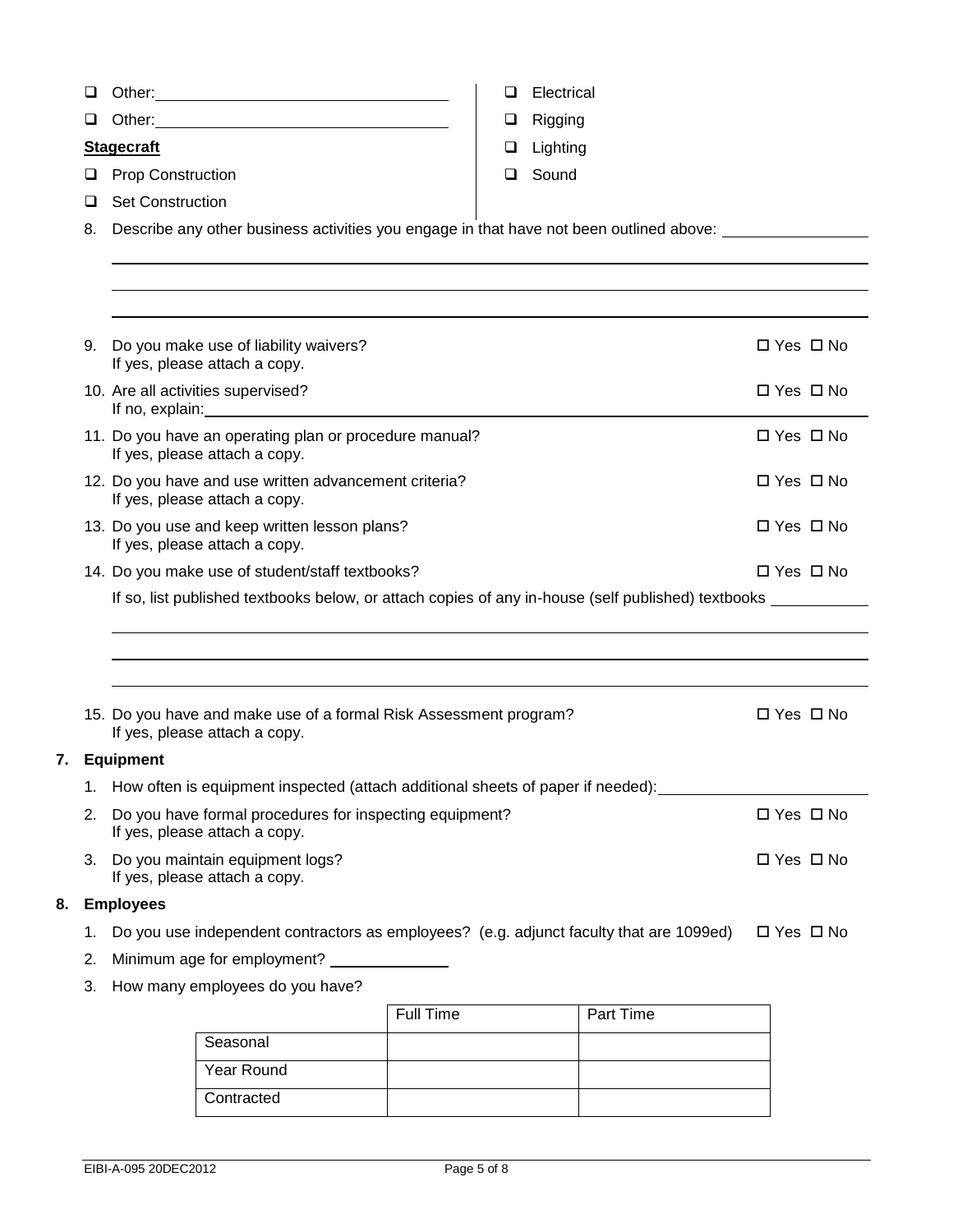4. Do you do ongoing training with your staff? 
West Theory and Theory is not the U.S. C. No. 2014

If yes, describe

5. Please enclose resumes of your managers and primary teachers.

### **9. Independent Contractors**

- 1. Other than contractors used as staff, are there any Independent Contractors operating on your business premises?  $\square$  Yes  $\square$  No
- 2. Have you obtained Certificates of Insurance from all independent contractors?  $\square$  Yes  $\square$  No

## **10. Customers / Participants**

1. How many people participate in your activities annually? (Guest/Participant Days)

| <b>Activity</b>             | This year | Last year |
|-----------------------------|-----------|-----------|
| Long-term students          |           |           |
| Short-term students         |           |           |
| Outreach                    |           |           |
| Parties                     |           |           |
| <b>Student Performances</b> |           |           |
| <b>Public Performances</b>  |           |           |
| Other                       |           |           |

2. What, if any, are the minimum and maximum age, weight and height requirements for participants? List as: Age: years, months ; Height: feet, inches" ; Weight: pounds. Attach additional pages if necessary.

| <b>Activity</b> | <b>Minimum</b> | <b>Maximum</b> |
|-----------------|----------------|----------------|
|                 |                |                |
|                 |                |                |
|                 |                |                |
|                 |                |                |
|                 |                |                |
|                 |                |                |
|                 |                |                |
|                 |                |                |

3. Please break out gross receipts by category

| <b>Activity</b>                     | This year | Last year |
|-------------------------------------|-----------|-----------|
| Retail                              |           |           |
| Rental                              |           |           |
| Long-term classes                   |           |           |
| Short-term classes and<br>workshops |           |           |
| Outreach programs                   |           |           |
| Parties and events                  |           |           |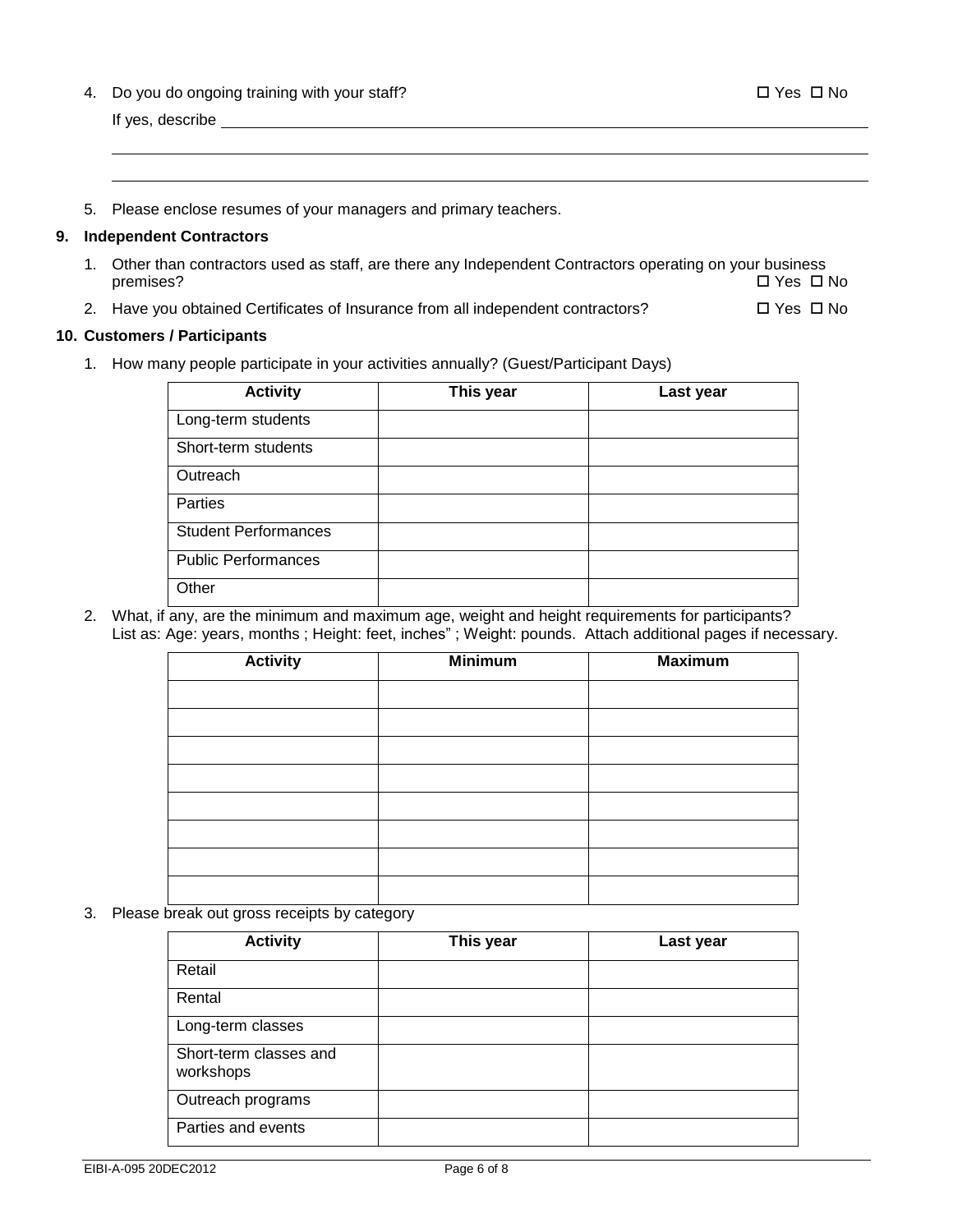| Admission Fees             |  |
|----------------------------|--|
| <b>Public Performances</b> |  |
| Other                      |  |

### **11. Checklist of Enclosures and Attachments (check all are that transmitted with this application)**

- Diagrams, photos, brochures, etc that describe the facility
- $\Box$  Traffic control map
- □ Brochures, flyers, and other current or recent advertising
- $\Box$  Liability waiver
- Operating plan/procedure manual
- □ Emergency Plan
- □ First Aid Kit List
- □ Written advancement criteria
- □ Sample Lesson plans
- □ Staff manual
- □ Student textbooks
- □ Risk Assessment
- **Equipment Inspection policy**
- **Equipment Log**
- $\Box$  Resumes of managers and primary teachers
- $\Box$  Certificates of Insurance from independent contractors
- □ Personal Roster
- □ Registration Form
- □ Traffic Control / Parking Plan
- **Other Communicate Communication**
- Other
- Other
- **Other Community Community Community Community Community Community Community**

## **REPRESENTATIONS AND WARRANTIES**

The "Applicant" is the party to be named as the "Insured" in any insuring contract if issued. By signing this Application, the Applicant for insurance hereby represents and warrants that the information provided in the Application, together with all supplemental information and documents provided in conjunction with the Application, is true, correct, inclusive of all relevant and material information necessary for the Insurer to accurately and completely assess the Application, and is not misleading in any way. The Applicant further represents that the Applicant understands and agrees as follows: (i) the Insurer can and will rely upon the Application and supplemental information provided by the Applicant, and any other relevant information, to assess the Applicant's request for insurance coverage and to quote and potentially bind, price, and provide coverage; (ii) the Application and all supplemental information and documents provided in conjunction with the Application are warranties that will become a part of any coverage contract that may be issued; (iii) the submission of an Application or the payment of any premium does not obligate the Insurer to quote, bind, or provide insurance coverage; and (iv) in the event the Applicant has or does provide any false, misleading, or incomplete information in conjunction with the Application, any coverage provided will be deemed void from initial issuance.

The Applicant hereby authorizes the Insurer and its agents to gather any additional information the Insurer deems necessary to process the Application for quoting, binding, pricing, and providing insurance coverage including, but not limited to, gathering information from federal, state, and industry regulatory authorities, insurers, creditors, customers, financial institutions, and credit rating agencies. The Insurer has no obligation to gather any information nor verify any information received from the Applicant or any other person or entity. The Applicant expressly authorizes the release of information regarding the Applicant's losses, financial information, or any regulatory compliance issues to this Insurer in conjunction with consideration of the Application.

The Applicant further represents that the Applicant understands and agrees the Insurer may: (i) present a quote with a Sublimit of liability for certain exposures, (ii) quote certain coverages with certain activities, events, services, or waivers excluded from the quote, and (iii) offer several optional quotes for consideration by the Applicant for insurance coverage. In the event coverage is offered, such coverage will not become effective until the Insurer's accounting office receives the required premium payment.

The Applicant agrees that the Insurer and any party from whom the Insurer may request information in conjunction with the Application may treat the Applicant's facsimile signature on the Application as an original signature for all purposes.

The Applicant acknowledges that under any insuring contract issued, the following provisions will apply: